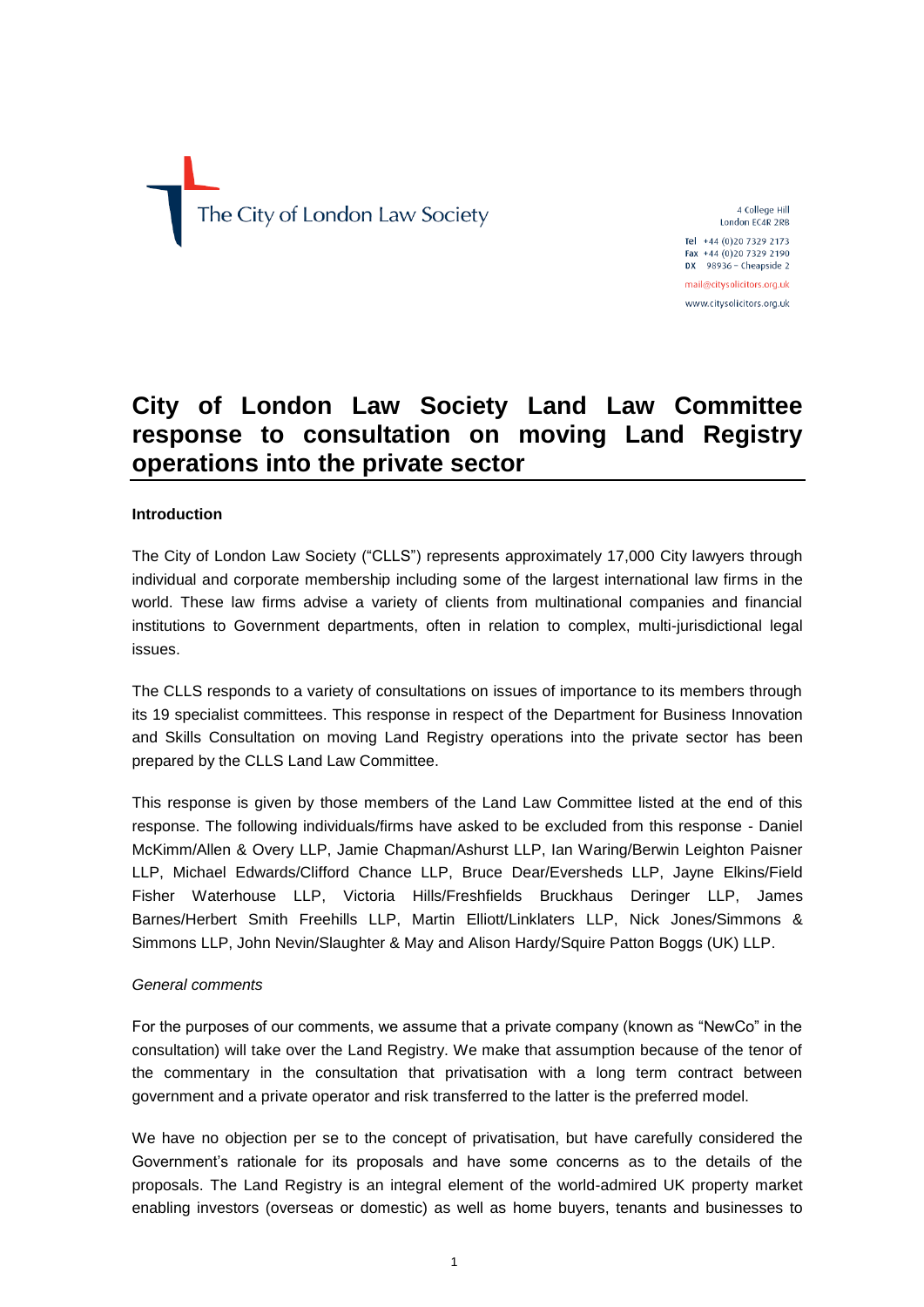have confidence that the registration of their property interest at the Land Registry can be trusted and is guaranteed if there is a problem. A major element of that trust and confidence is the quality of the services provided by Land Registry staff and their high level of independent experience and expertise.

We are worried that the Government's proposals may jeopardise the quality of the Land Registry's services and thereby undermine the confidence in and enthusiasm for the UK property market. We would wish to have more comfort that a sale of the Land Registry (whilst providing revenue to Government) will not impact on the quality of the Land Registry's offerings in future. The global popularity of the UK's property market and its importance to the UK economy are very much dependent on the critical role that the Land Registry plays.

The key requirements constantly repeated in the consultation are customer satisfaction levels and speed of service delivery. Those requirements are undeniably important, but we find disconcerting the lack of emphasis on the imperative of ensuring that there is quality in legal terms in the service provided by the Land Registry and that its expertise on technical points is properly supported. We worry that a future private owner of the Land Registry will not focus on such niceties as they may not help to increase profit. As a consequence, trust and confidence in the operation of the Land Registry may be undermined and this will filter down to and affect the trust and confidence that investors and homebuyers have in the property system in this country.

It is crucial to appreciate the adjudicatory nature of the Land Registry's work on registering title and guaranteeing land rights and the often complex, sometimes contentious, issues that have to be dealt with in relation to the thousands of transactions requiring processing and responding to enquiries on land rights. It is the Land Registry's experienced and professional staff, who act as the gatekeeper of sound title. This should not be jeopardised.

The consultation states that a well-functioning Land Registry underpins housing supply, home ownership and economic growth and we would add that our property market is a key part of this country's economic vitality. While the consultation seeks to give some assurance about Governmental interaction with the private owner of the Land Registry in case things go wrong, very little detail is provided on the protections and contingency plans if the Government needs to step in in an emergency. We query for example what safeguards will be put in place to protect against the insolvency of the private owner. While it may be understandable that such detail may not be available at this stage, without it, it is very difficult for respondents to be in a position to make a proper appraisal of and provide informed comments on the Government's proposals.

We understand that the preferred proposal is to have a separate private company responsible for all of the Land Registry services with a few individuals experienced in Land Registry matters sitting in Government to oversee what goes on. This seems to us to be insufficient oversight and inadequate resourcing for what is a critically important role. Greater thought should be given to how the Government oversees the private company and more formalised structures and arrangements should be put in place with provision for replacement resources of an equivalent level in case the initial expertise departs Government.

We note that the state guarantee, keeping of register/statutory data and fee setting will remain with Government. While we find this reassuring, the interaction of those Government functions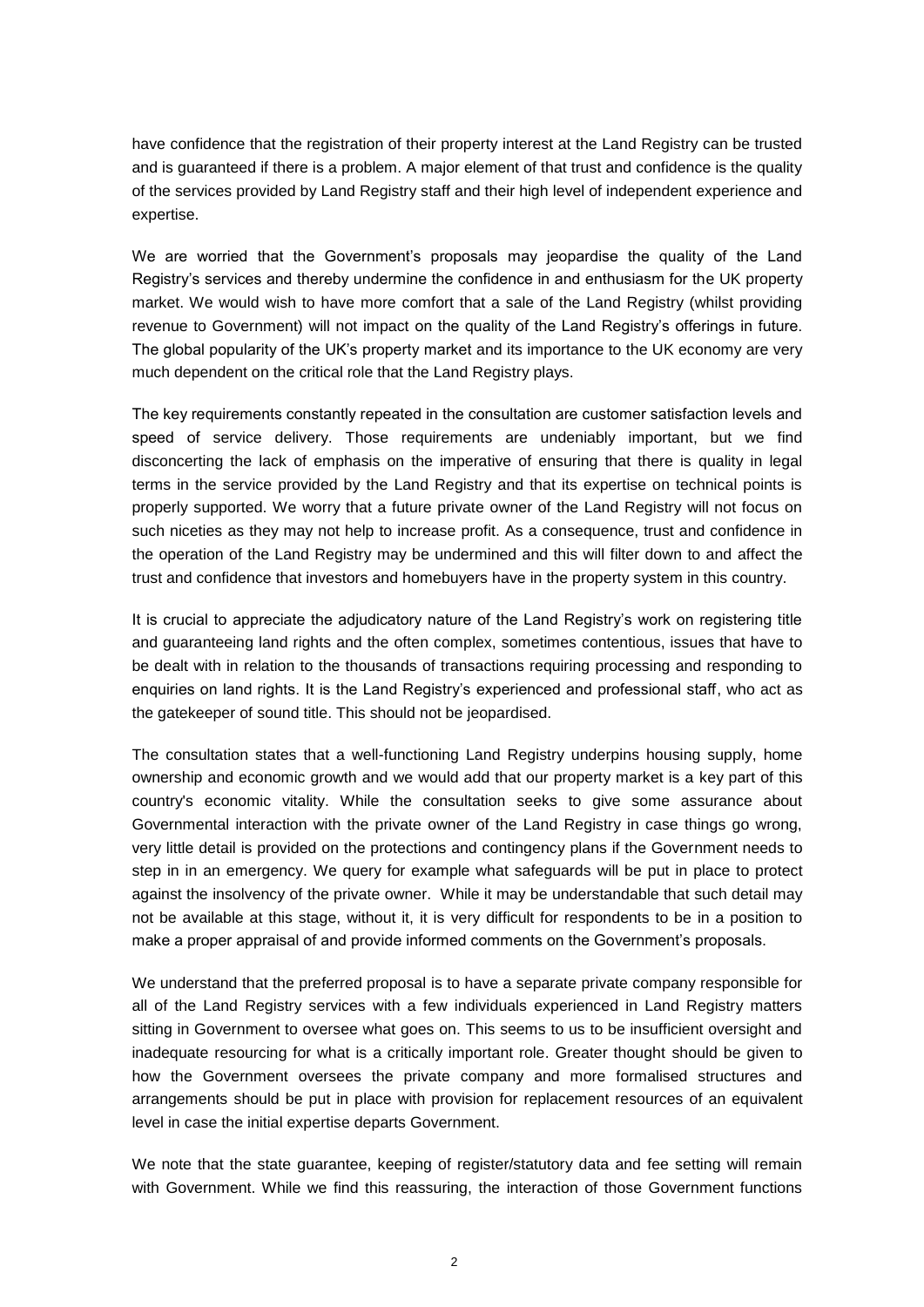with the day to day activities of the private company running the Land Registry is crucial. Little detail is provided on how this will work in practice and questions must be asked about how seamless and efficient this will be.

At the moment (and in the past) the Land Registry has charged fees on the basis that it is supposed to be run on a not for profit basis. Over the years, Land Registry fees have remained broadly stable at a relatively low level in the context of the overall property transaction. Even with the Government setting the fees in the future, clearly to make this attractive for a private investor they have to be satisfied that they can run the Land Registry at a profit, so it seems inevitable that fees will rise.

We note the comments of the consultation that the current Land Registry is not a suitable environment for its future. Whilst we agree that the Land Registry should embrace the benefits of technology, the work which the Land Registry has already undertaken in recent years, in relation to its digital services such as the electronic document registration system, should not be disregarded. Also there must be considerable resource and talent within Government in relation to the development of digital services and general innovation and we are surprised that the Land Registry has to go into the private sector to best realise its digital future. Little detail is given on the problems with the status quo. They seem to relate to not delivering the desired culture change and incentive to drive transformation, but it is not clear what that actually means.

The consultation emphasises that its proposals will enable "best in class" knowledge to be brought into the Land Registry. What must not be forgotten is the potential loss of experience and expertise and existing best in class knowledge resulting from departures from the Land Registry either due to the uncertainties over its future, or to decisions made by the new private company owner to produce even greater efficiencies to maximise profit.

We are also concerned at how this consultation fits in with the Law Commission's consultation on changes to the Land Registration Act. The Law Commission has produced an outstanding analysis of the problems with the statutory regime and we wonder whether the private company that runs the Land Registry will be obliged to adopt any legislative changes emanating from the Law Commission's findings if they do not fit in with the company's commercial imperatives. What will happen to the Rules Committee? More generally, to what extent will the private company have to work within the parameters of land registration legislation?

We query the need for such a tight timetable of 2017 for delivery. This is too important a change to rush. We also consider that the question of whether a monopoly, mandatory service should be placed in the private sector is not properly addressed.

Finally, we would make the point that with the private company owner of the Land Registry being encouraged to engage in all kinds of innovative ventures and usages of Land Registry data, the Land Registry may lose sight of its key responsibilities of ensuring the integrity of the register. The Land Registry's activities have to be free from any actual or perceived conflicts of interest and we worry that private ownership blurs the line. We query whether the functions of the Land Registry, not dissimilar to judicial functions in many ways, which actually create and confer legal rights on individuals and entities and are good against all the world, are suited to being operated in the private sector. Insufficient attention is paid by the consultation to the need for the private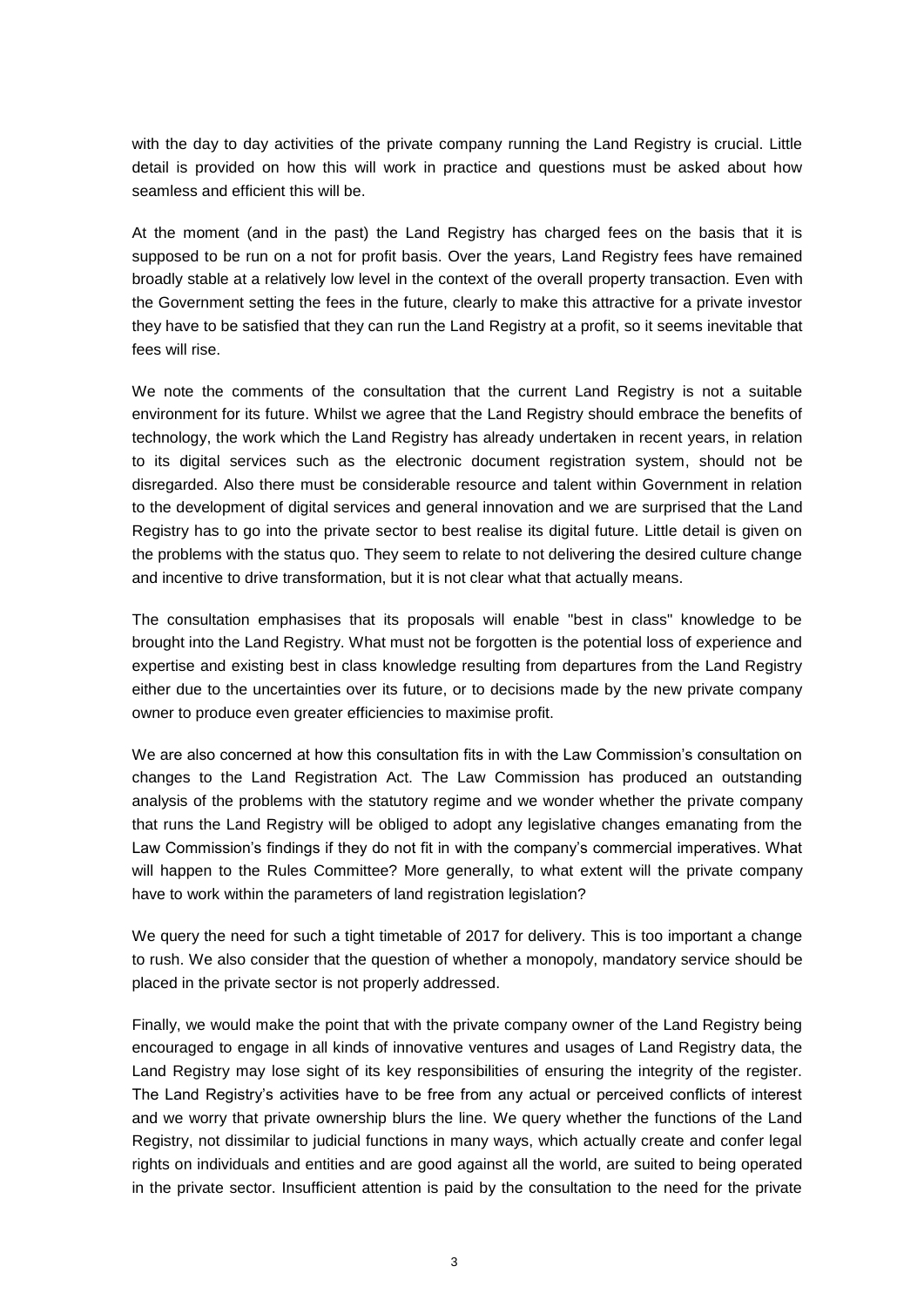company to be impartial and contractual obligations to Government are unlikely to ensure impartiality.

#### *Responses to questions*

#### *Question 1*

We agree that the ownership of the registers should remain in Government. This is crucial to preserving the reputation that the UK property market has for stability and quality land registers underpinning the system. We do wonder and we do consider that more detail needs to be provided on how the Government as owner and guardian of the registers will interact with the private company that operates and changes the registers on a day to day basis. If this is not thought through properly and documented precisely, there may be an adverse impact on the operation of the land registration system with a possible overlap of functions, greater inefficiencies and uncertain allocation of responsibility.

## *Questions 2-4*

We have the following comments on the commentary preceding Questions 2-4. Mention is made of professional staff focusing on exercising judgement on technical land registration issues where required. The exercise of judgement requires a high degree of impartiality as well as the necessary technical skills. Since the Land Registry will be owned by a private company, there may be circumstances where a conflict of interest may arise. For example, a decision may have to be made affecting land registration in relation to property owned by a company connected to the company owner of the Land Registry. What protections will there be to ensure that the connected company is treated in exactly the same way as any other customer?

We believe the consultation underestimates the technical nature of land registration. It is not simply an administrative exercise that can be improved by the better use of technology. For example, while current Key Performance Indicators may show that the majority of registration applications are processed quickly, a significant minority are not, largely due to their complex and/or technical nature and a shortage of expert staff to deal with them promptly. In our experience, many applications to register complex transactions are taking several months, causing commercial and legal difficulties. This issue can only be addressed through the availability of sufficient numbers of expert staff to deal with technical registration issues as they arise on a day-to-day basis.

We also consider that the downsides of taking the core functions of Land Registry out of public ownership are not adequately addressed in the consultation. Much is made in the consultation of the potential benefits (with little supporting evidence), but the disadvantages of the proposals are hardly addressed and ought to have been, to ensure that consultees are provided with a balanced picture to enable fully rounded responses to be provided.

The implication from the consultation is that the Land Registry and Government more generally consider that they are not proficient enough digitally to deal with challenges such as fraud. With all the resources and experience of Government, we are surprised by those remarks. An obvious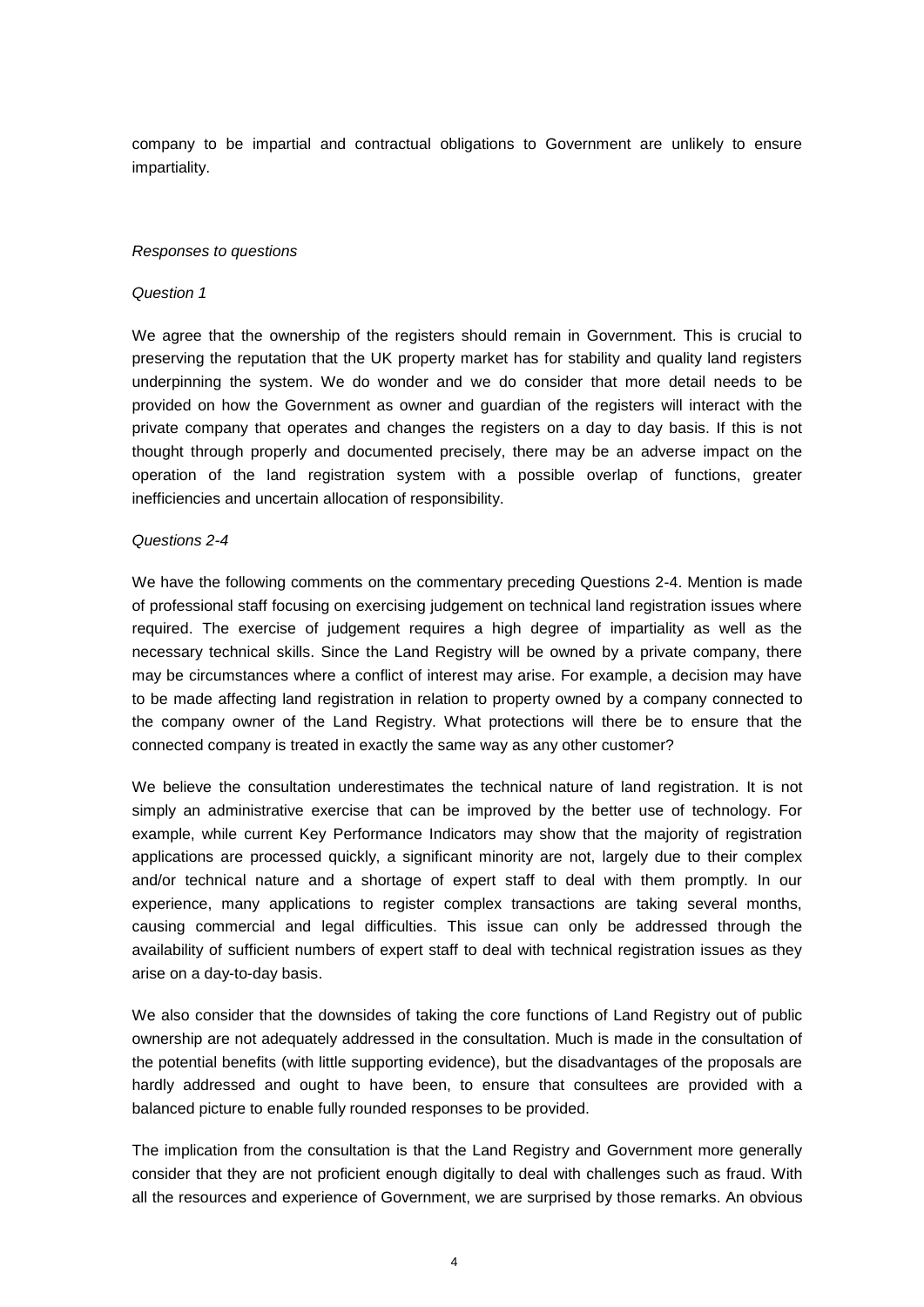response would be to ask why the Land Registry could not remain in the public sector, but employ consultants with the expertise lacking in Government? So we question the proposition that digital transformation cannot be brought about if the Land Registry remained in Government, since it appears to us that other parts of Government have been transformed digitally. Insufficient explanation is given for the Government's view on this.

Indeed, the emphasis in the commentary on maximising the potential of the information held by the Land Registry would seem to suggest that the key motivation to privatisation lies in exploiting that data. The data held by the Land Registry is a great enticement to many private organisations who may seek to use it for their own private purposes. We are concerned about what protections there will be to safeguard the interests of our citizens from a data protection perspective – again, while safeguards are referred to, very little information is provided in the consultation on this critical issue.

The Land Registry has an existing system where documents containing commercially sensitive information can be treated as Exempt Information Documents (or EIDs) so that commercially sensitive parts can be redacted and, generally, sensitive information (but not relating to price paid) can be redacted. However, if part of the value of the Land Registry to a private organisation is being able to take commercial advantage of the information or data available in registered documents, then clearly there will be a conflict of interests when it comes to treating documents as EIDs.

Mention is made of the forthcoming take over by the Land Registry of the Local Land Charges currently run by the local authorities. It is worth reiterating that from the perspective of the legal profession, no greater efficiency is achieved for property transactions by that change, since lawyers will still need to obtain replies to CON29 enquiries from the local authorities. For property transactions, both a local land charge search and replies to CON29 enquiries are required. So unless the Land Registry also deals with replies to CON29 enquiries (which we believe would be a huge undertaking), the Land Registry's takeover of local land charges only means that the information obtained from the Land Registry and the local authority is divided between the two in a different way.

Mention is made in the consultation of other opportunities to take on further registers including some outside the UK. Please provide examples. We would reiterate our concern at the danger of the Land Registry becoming distracted from what we regard as its core function of being the gatekeeper of property ownership in this country.

The objectives of the proposals insufficiently emphasise the integrity of the register, confidentiality, stability and the reputation of land registration.

While it is good to see that the ownership of registers will not change, more detail is required on Her Majesty's Stationery Office's management of the registers and data generally. Will Her Majesty's Stationery Office have enough dedicated resources to ensure that, at the very least, the current levels of service to the public are maintained? We are also uncertain as to how Her Majesty's Stationery Office's management of the data fits in with the private company's exploitation of the data, which is presumably one of the main enticements to a private company taking over the Land Registry.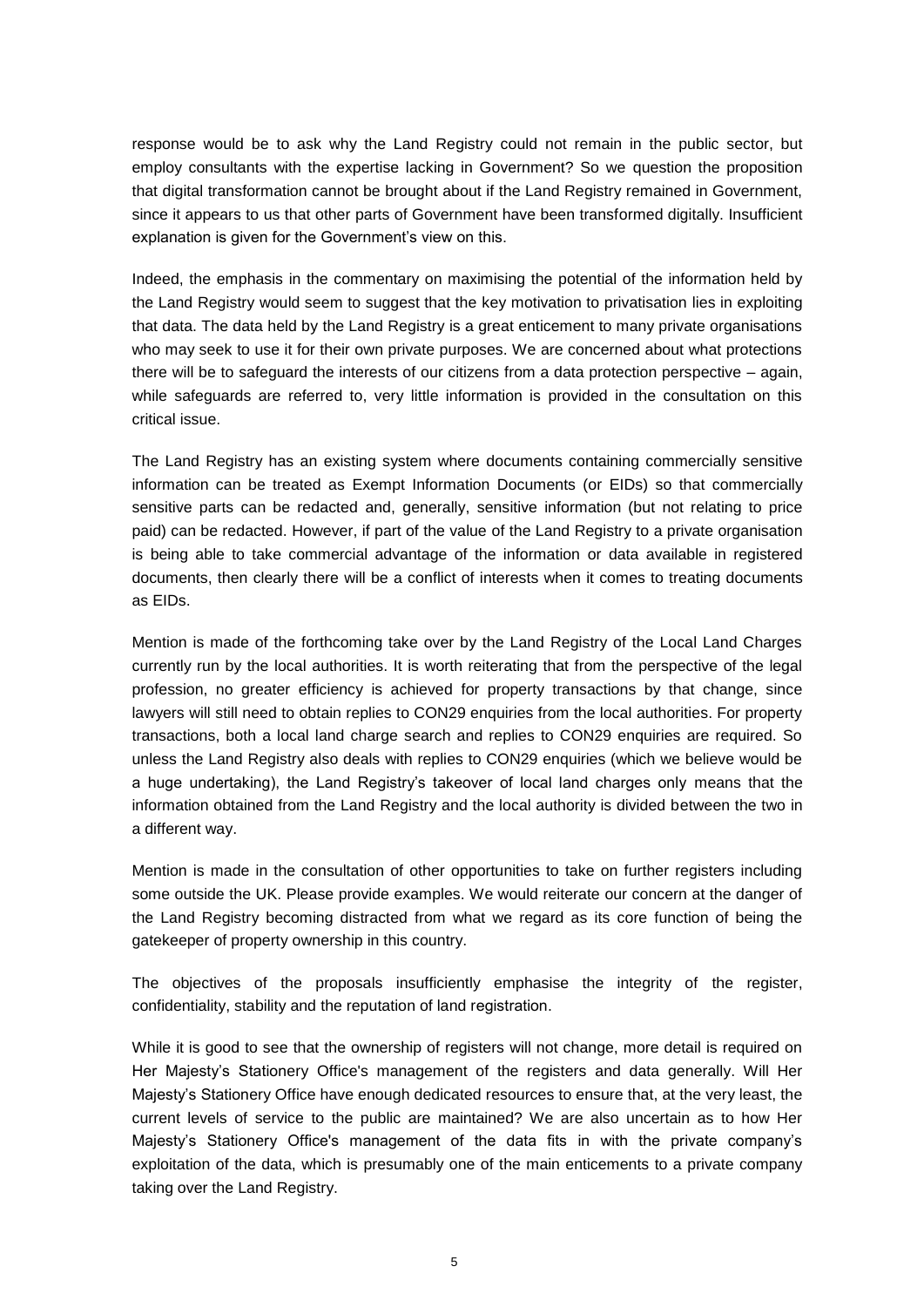We welcome that there is no change to the principle of no fault indemnity, although we would like clarification on what is an "appropriate share" of financial risk associated with the indemnity that would be transferred from Government to the private company. What reassurances will Government seek to ensure that the private company has sufficient financial resources to fulfil its Land Registry functions and what will happen if the company has financial difficulties or suffers an insolvency event? More detail is required please.

More detail also needs to be provided on the mechanism for interaction between the private company and the First Tier Tribunal. We also again question the impartiality of the private company to review disputes concerning land registration. Mention is made of the independent complaints service in relation to the private company, but no information is given about it.

On ICT security, it is unclear how IT standards will be safeguarded if it is a private company.

We also struggle to see how a balance is achieved between releasing more data and defining circumstances when there is non-disclosure. Clear criteria must be established for disclosure. This is important to protect the public against a private company's desire to exploit data for its own interests and those of its shareholders, but at the public's expense.

We should add that questions 2-4 are very narrowly focused around data exploitation and almost entirely miss the heart of the concerns about Land Registry privatisation. That is why we have commented on the preceding commentary rather than addressing the questions directly.

## *Questions 5 and 6*

We support concerns about possible abuse of a monopoly position and this should be considered for every model. We reiterate our concern that an expansion of services on a commercial basis by the private company could adversely affect the focus on the core services of registration.

We consider that the separate capability in Government to manage the private company relationship is an important safeguard, but there is a need to maintain efficiencies and avoid duplication of roles. The interaction between the Government's ownership of the registers and the private company's operation of the Land Registry as a whole needs to be seamless and efficient.

We believe that there needs to be more than a few individuals in Government to ensure that the private company delivers. What happens if they leave? As mentioned, something more formalised or structured is required. What is the relationship between those trusted individuals and Her Majesty's Stationery Office in the latter's role in relation to the Land Registry?

### *Questions 7-10*

We have concerns about the preferred option because of our reservations about private ownership of the Land Registry. Our reasons have been stated in this response.

More specifically, further detail is needed on the "defined conditions" in relation to the common features of the model options.

The consultation talks about the contract between government and the private operator not focusing on process. We consider that this risks the integrity of the Land Registry. Again the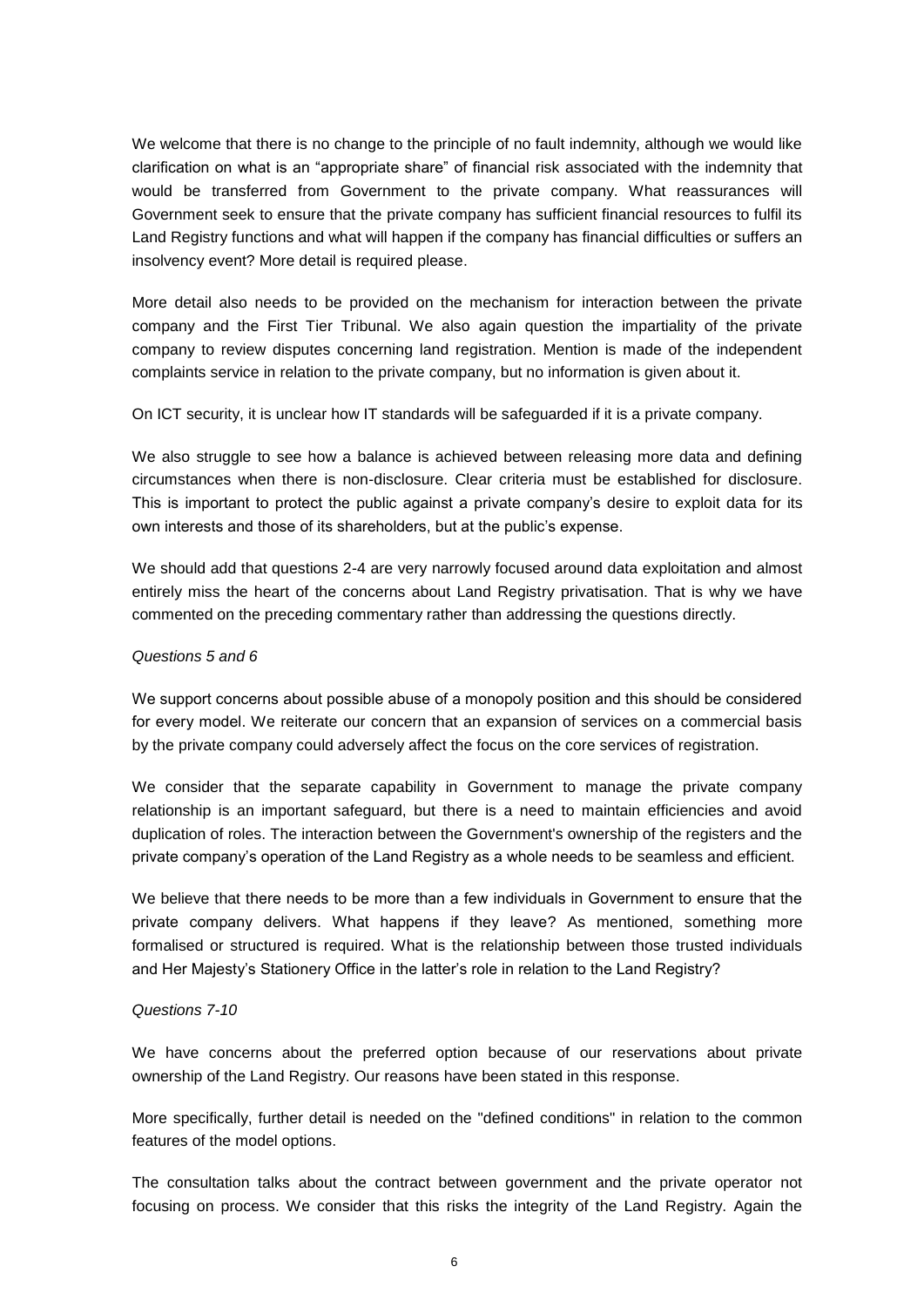emphasis is on customer satisfaction levels and speed of delivery of core functions, undeniably important elements, but there is very little about the quality of the end product.

The consultation suggests that the private company may be paid less over time to deliver core statutory functions. This would surely be a disincentive to the Land Registry providing a quality delivery of its core functions?

# *Conclusion*

We are very concerned about the implications of privatising the Land Registry in terms of its impact on the Registry's statutory registration functions. The private company may focus on what it can do with the data at the expense of the current core functions. The likelihood of a lack of impartiality and conflicts of interest could make it very difficult for the Land Registry to fulfil its adjudicatory functions. There is a lack of detail in the consultation on why this change needs to happen in the first place. For example, there is no detail on the deficiencies with the current system and why the digital transformation cannot occur within Government. Little is said about how Government and the private company will interact and whether the Government will devote adequate resourcing to oversee it effectively. While safeguards are mentioned, there is hardly any detail. We ask the Government to think extremely carefully about the potential damage to a fundamental foundation stone of our vibrant property market, if privatisation is to proceed and insufficient protection is given to the Land Registry's statutory registration functions.

Jackie Newstead, Hogan Lovells International LLP Chairman, City of London Law Society Land Law Committee

12<sup>th</sup> May 2016

© CITY OF LONDON LAW SOCIETY 2016 All rights reserved. This paper has been prepared as part of a consultation process. Its contents should not be taken as legal advice in relation to a particular situation or transaction.